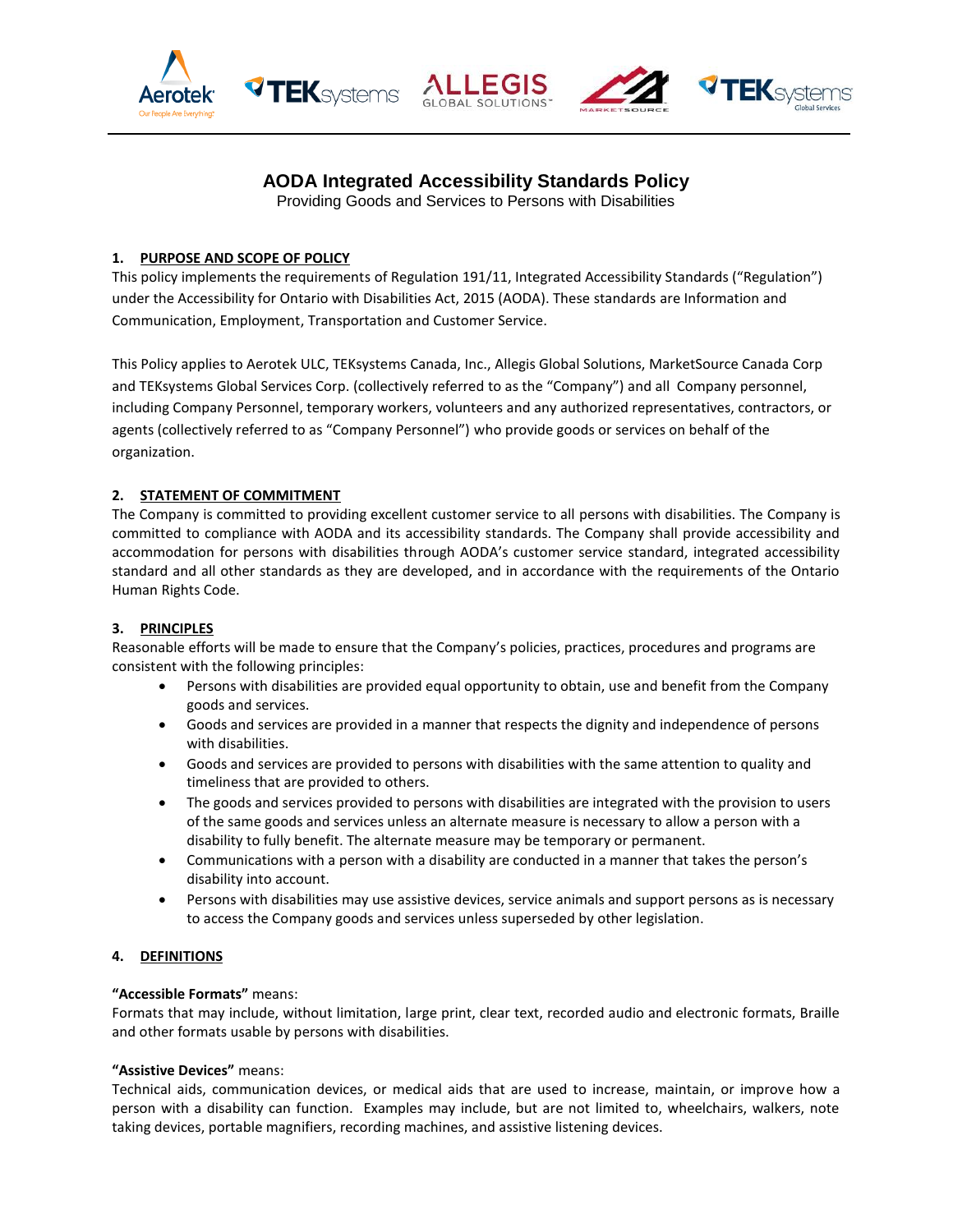





# **"Barrier"** means:

Anything that keeps someone with a disability from participating in all aspects of society. Examples of barriers include architectural or structural barriers, information or communication barriers, technological barriers, and attitudinal barriers.

#### **"Communications"** means:

The Interaction between two or more persons or entities, or any combination of them, where information is provided, sent or received.

# **"Communication supports"** means:

Supports that individuals with disabilities may need to access information. These may include, but are not limited to, captioning, alternative and augmentative communication supports, plain language, sign language, and other supports that facilitate effective communications.

# **"Customer"** means:

The direct user or recipient (sometimes involuntary recipient) of a service.

**TEK**systems

# **"Disability"** means:

(a) any degree of physical disability, infirmity, malformation or disfigurement that is caused by bodily injury, birth defect or illness and, without limiting the generality of the foregoing, includes diabetes mellitus, epilepsy, a brain injury, any degree of paralysis, amputation, lack of physical coordination, blindness, or visual impediment, deafness or hearing impediment, muteness or speech impediment, or physical reliance on a guide dog or other service animal or on a wheelchair or other remedial appliance or device,

(b) A condition of mental impairment or a developmental disability,

(c) A learning disability, or a dysfunction in one or more of the processes involved in understanding or using symbols or spoken language,

(d) A mental disorder, or

(e) An injury or disability for which benefits were claimed or received under the insurance plan established under the Workplace Safety and Insurance Act, 1997;

The definition includes disabilities that are non-visible, are temporary, may be intermittent or have varying degrees of severity. Information about any person's disability is personal and private and must be treated confidentially.

#### **"Information"** means

Data facts, and knowledge that exists in any format, including text, audio, digital or images, and that conveys meaning.

#### **"Service Animal"** means:

An animal that is of service to a person with a disability where it is readily apparent that the animal is used by the person for reasons relating to his or her disability. Verification of a service animal's status can be provided by way of government certification or by a letter from a regulated healthcare professional confirming the animal is required for reasons relating to the person's disability.

#### **"Support Person"** means:

Any one person who accompanies a person with a disability in order to help with communication, mobility, personal care or medical needs or with access to goods or services.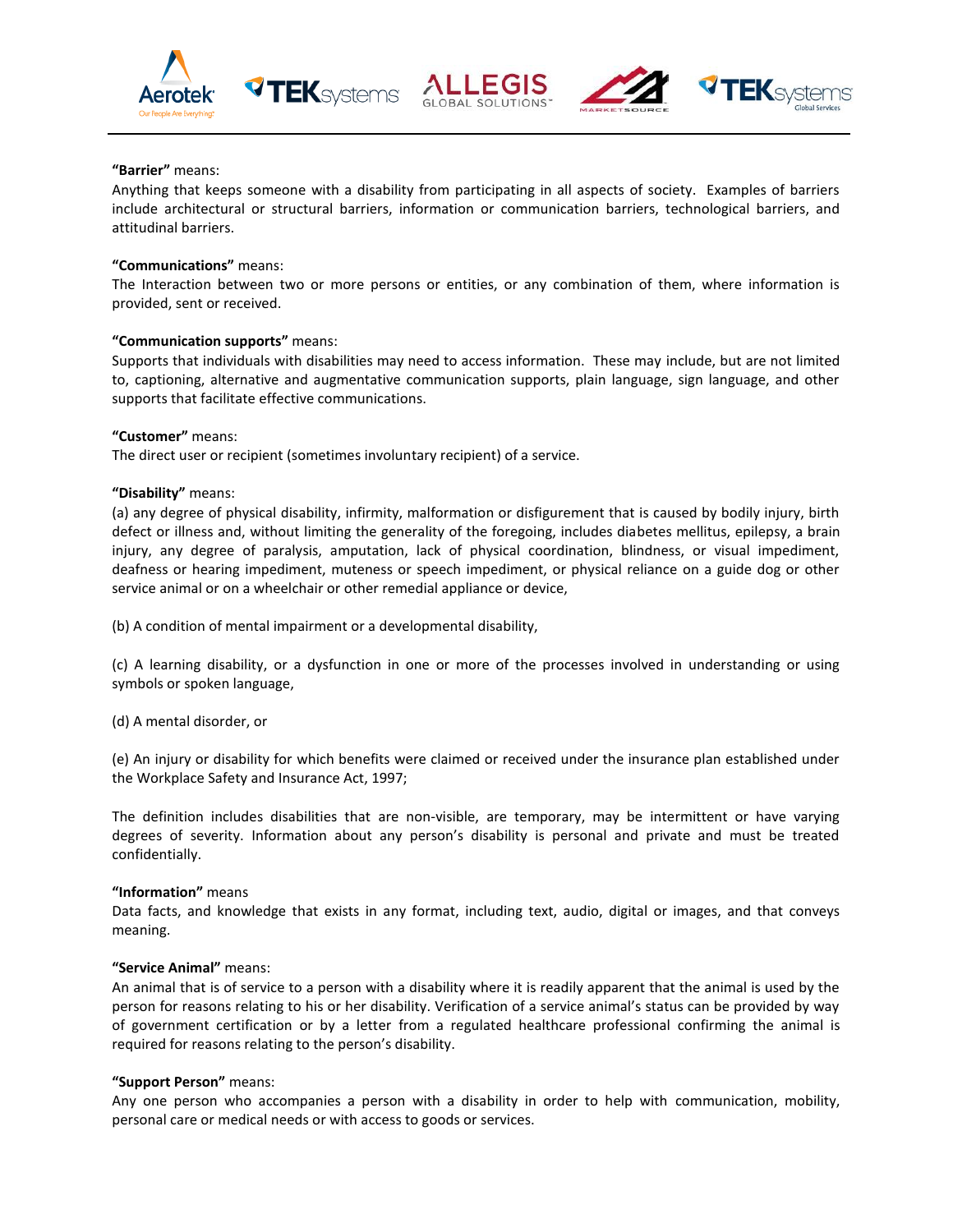





# "**Temporary Disruption**" means:

A short term planned or unplanned disruption to facilities or services that the public usually uses to obtain goods and services.

#### **5. MULTI-YEAR ACCESSIBILITY PLAN AND ANNUAL PROGRESS REPORTS**

**TEK**systems

The Company will develop, maintain and document an Accessibility Plan outlining the company's strategy to prevent and remove barriers from its workplace and to improve opportunities for persons with disabilities.

The Accessibility Plan will be reviewed and updated at least once every five years, and will be posted on the company's website. Upon request, it will provide a copy of the Accessibility Plan in an accessible format.

#### **6. INFORMATION AND COMMUNICATIONS STANDARDS**

#### **Feedback**

The Company will continue to ensure that its process for receiving and responding to feedback is accessible to persons with disabilities by providing, or arranging for the provision of, accessible formats and communications supports, upon request.

#### **Accessible Formats and Communication Supports**

Upon request, the Company will provide, or will arrange for the provision of accessible formats and communication supports for persons with disabilities in a timely manner that takes into account the person's accessibility needs due to disability.

The Company will consult with the person making the request in determining the suitability of an accessible format or communication support.

The Company will also notify the public about the availability of accessible formats and communication supports.

No cost shall be charged to the individual to produce an accessible format or to provide a Communication Support. If there is normally a charge for a document or service, the Company should charge the same cost for the document or service as would be charged to others, without passing along the cost of the conversion or support.

In certain circumstances, the Company may not be able to meet the request for an accessible format or Communication Support, such as when information is not convertible as it is technically not feasible to convert it or the technology or services needed to convert the information are not readily available. In these cases, the

Company will provide an explanation to the individual making the request as to why the information in unconvertible and will also provide a summary of the unconvertible information to the Customer.

#### **Accessible Websites and Web Content**

The Company will ensure that our Internet websites, including web content, conform to the World Wide Web Consortium Web Content Accessibility Guidelines (WCAG) 2.0, at Level AA in accordance with the schedule set out in the Integrated Accessibility Standards Regulation, except where this is impracticable.

#### **7. EMPLOYMENT STANDARDS**

#### **Recruitment**

The Company will notify its Company Personnel and the public about the availability of accommodation for applicants with disabilities in its recruitment process.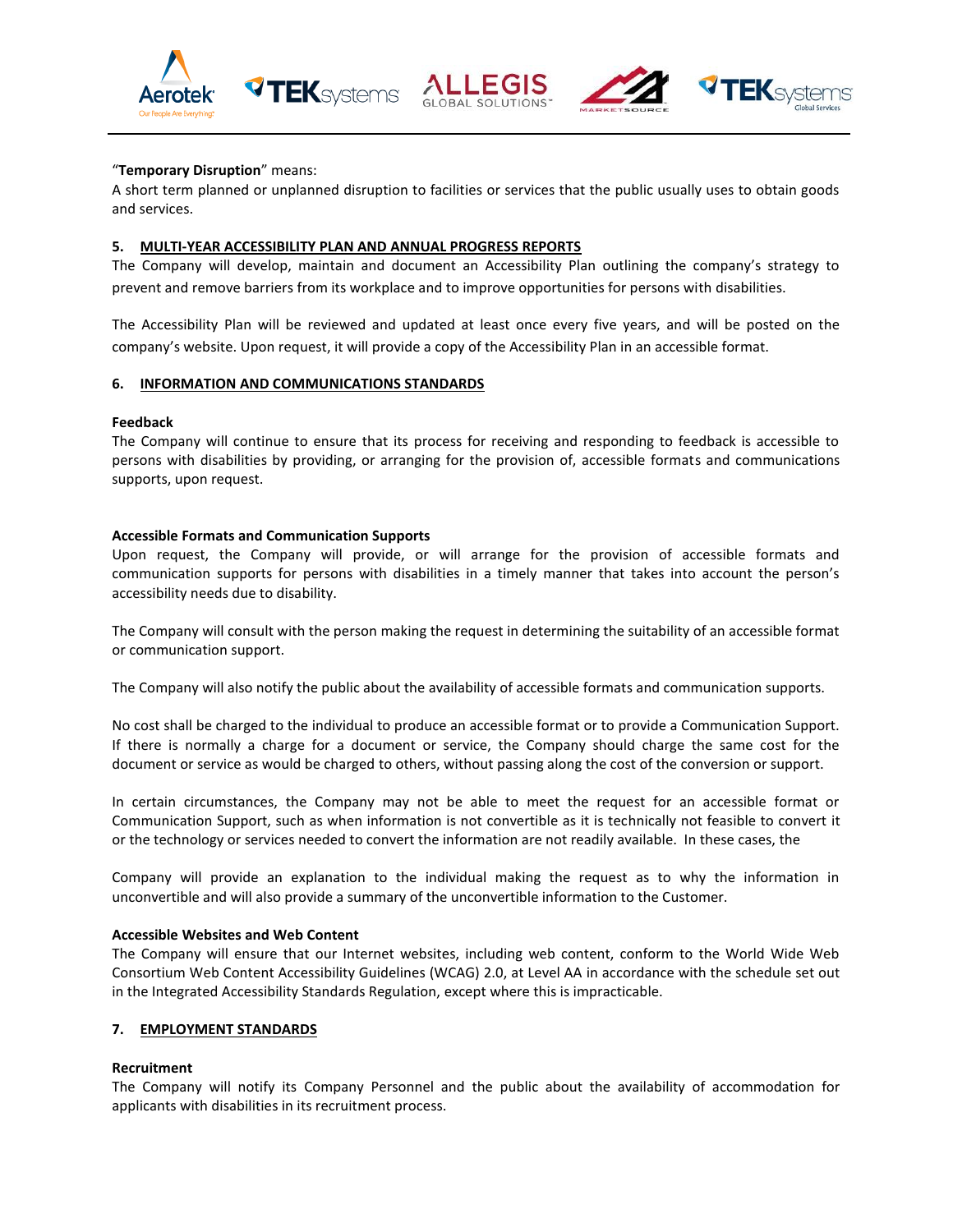

#### **Recruitment, Assessment or Selection Process**

The Company will notify job applicants, when they are individually selected to participate further in an assessment or selection process that accommodations are available upon request in relation to the materials or processes to be used.

If a selected applicant requests an accommodation, the Company will consult with the applicant and provide, or arrange for the provision of, a suitable accommodation in a manner that takes into account the applicant's accessibility needs due to disability.

#### **Notice to Successful Applicants**

When making offers of employment, the Company will notify the successful applicant of its policies for accommodating Company Personnel with disabilities.

#### **Informing Employees of Supports**

The Company will continue to inform its Company Personnel of its policies (and any updates to those policies) used to support Company Personnel with disabilities, including policies on the provision of job accommodations that take into account an employee's accessibility needs due to disability. This information will be provided to new Company Personnel as soon as practicable after commencing employment.

#### **Accessible Formats and Communication Supports for Employees**

Upon the request of an employee with a disability, the Company will consult with the employee to provide, or arrange for the provision of, accessible formats and communication supports for information that is needed to perform his/her job, and information that is generally available to other Company Personnel.

In determining the suitability of an accessible format or communication support, the Company will consult with the employee making the request.

#### **Workplace Emergency Response Information**

The Company will provide individualized workplace emergency response information to Company Personnel who have a disability, if the disability is such that the individualized information is necessary, and if the Company is aware of the need for accommodation due to the employee's disability. The Company will provide this information as soon as practicable after becoming aware of the need for accommodation.

Where the employee requires assistance, the Company will, with the consent of the employee, provide the workplace emergency response information to the person designated by the Company to provide assistance to the employee.

The Company will review the individualized workplace emergency response information when the employee moves to a different location in the organization, when the employee's overall accommodations needs or plans are reviewed.

#### **Documented Individual Accommodation Plans**

The Company will maintain a written process for the development of documented individual accommodation plans for Company Personnel with disabilities.

If requested, information regarding accessible formats and communications supports provided will also be included in individual accommodation plans.

In addition, the plans will include individualized workplace emergency response information (where required), and will identify any other accommodation that is to be provided.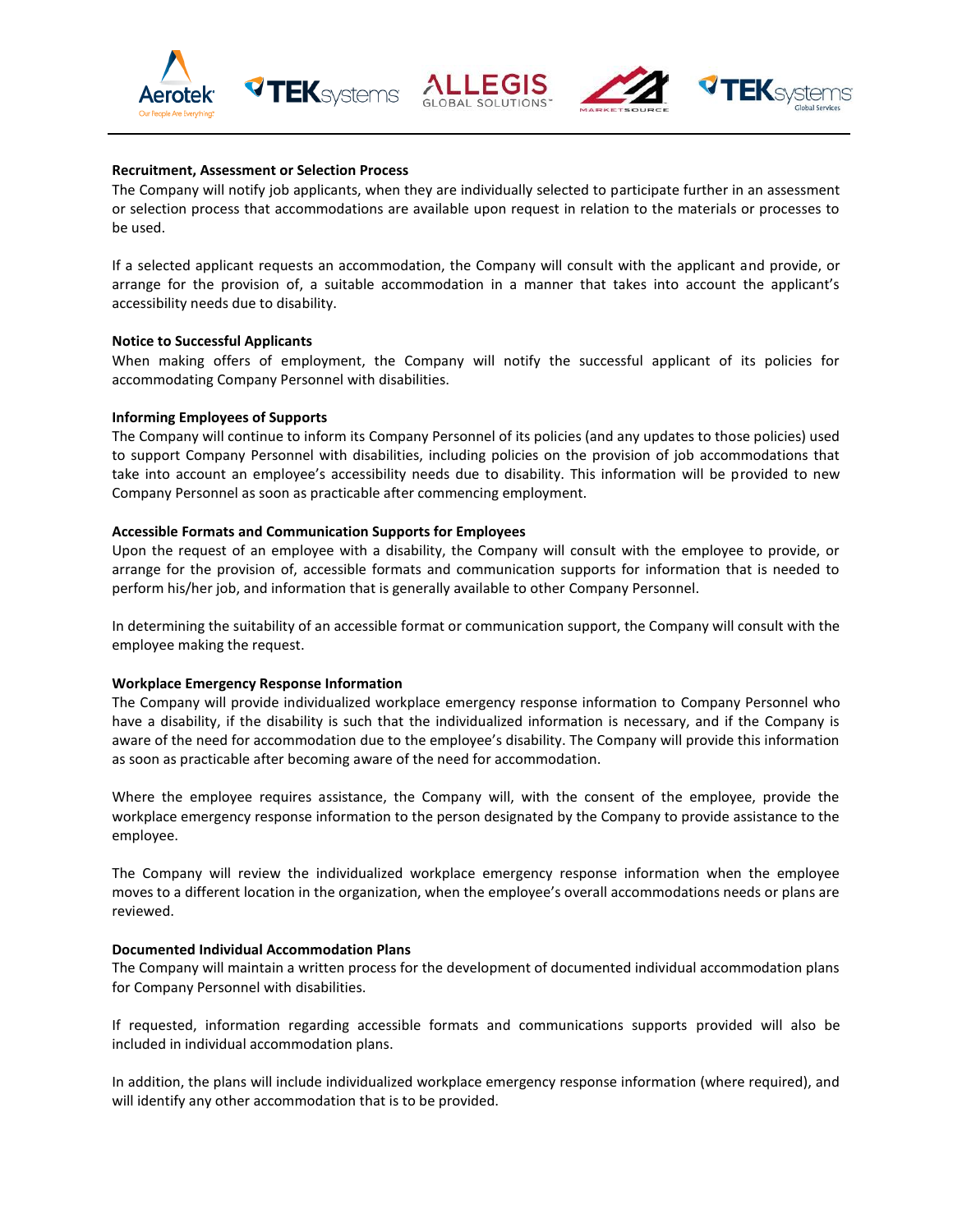





# **Return to Work Process**

The Company will maintain a documented return to work process for its Company Personnel who have been absent from work due to a disability and who require disability-related accommodations in order to return to work. The return to work process outlines the steps the Company will take to facilitate the return to work and will include documented individual accommodation plans as part of the process.

This return to work process will not replace or override any other return to work process created by or under any other statute (i.e. the Workplace Safety Insurance Act, 1997).

#### **Performance Management, Career Development and Advancement & Redeployment**

The Company will take into account the accessibility needs of Company Personnel with disabilities, as well as individual accommodation plans, when conducting performance management, providing career development and advancement to Company Personnel, or when redeploying Company Personnel.

# **8. CUSTOMER SERVICE STANDARDS**

#### **Providing goods and services to persons with disabilities**

The Company is committed to excellence in serving all Customers including persons with disabilities and we will carry out our functions and responsibilities in the following areas:

a. *Communication*

We will communicate with persons with disabilities in ways that take into account their disability.

We will train Company Personnel who communicate with Customers on how to interact and communicate with people with various types of disabilities.

*b. Telephone Services*

We are committed to providing fully accessible telephone service to our Customers. We will train Company Personnel to communicate with Customers over the telephone in clear and plain language and to speak clearly and slowly.

We will offer to communicate with Customers by (e-mail etc.), if telephone communication is not suitable to their communication needs or is not available

c. *Assistive Devices*

We are committed to serving persons with disabilities who use assistive devices to obtain, use or benefit from our services. We will ensure that our Company Personnel is trained and familiar with various assistive devices that may be used by Customers with disabilities while accessing our services.

d. *Billing*

We are committed to providing accessible invoices to all of our Customers. For this reason, invoices can be provided in various formats upon request.

#### **Use of Service Animals and Support Persons**

We are committed to welcoming persons with disabilities who are accompanied by a service animal on the parts of our premises that are open to the public and other third parties. We will also ensure that all Company Personnel, contractors and others dealing with the public are properly trained in how to interact with persons with disabilities who are accompanied by a service animal.

We are committed to welcoming persons with disabilities who are accompanied by a support person. Any person with a disability who is accompanied by a support person will be allowed to enter the Company's premises with his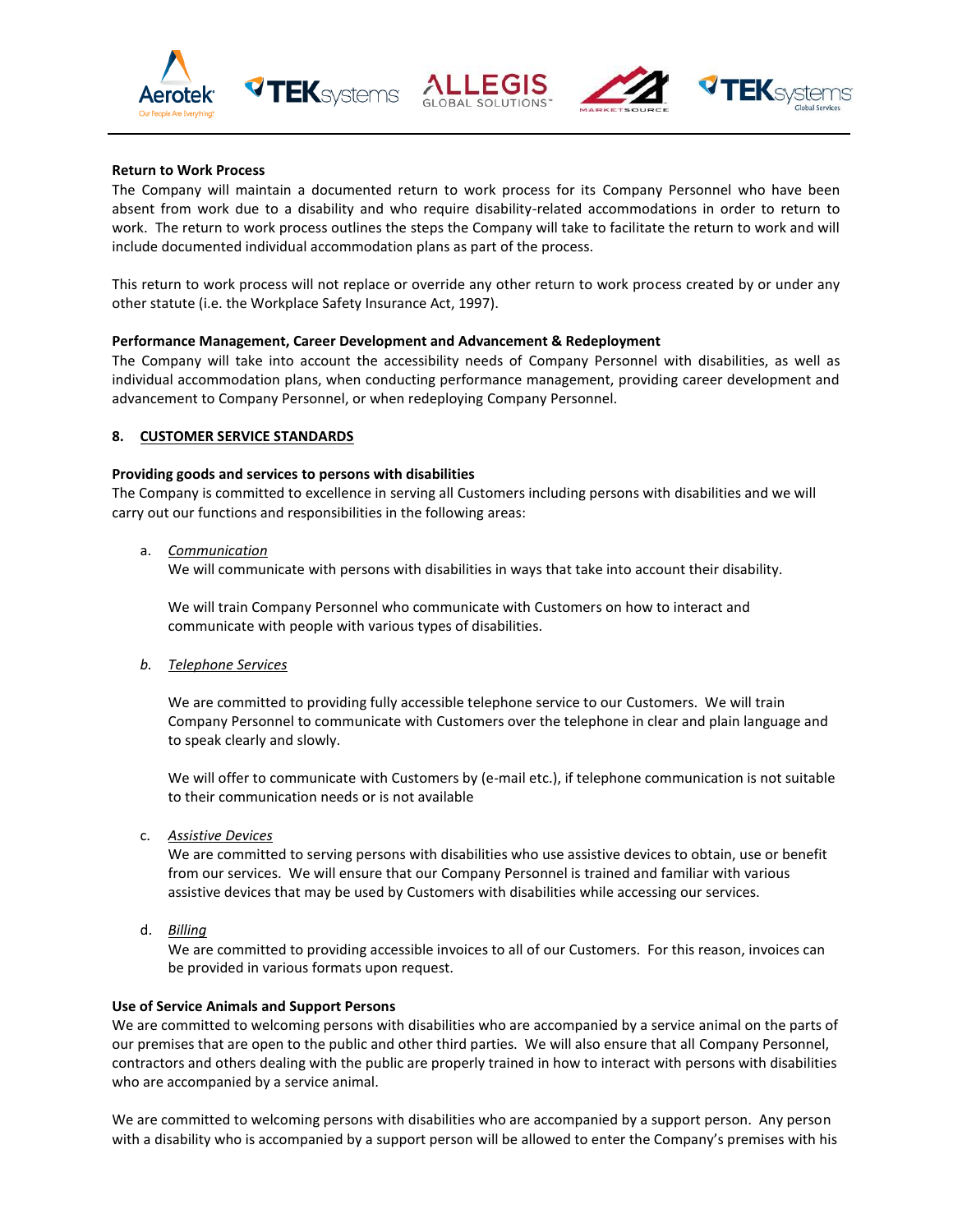





or her support person. At no time will a person with a disability who is accompanied by a support person be prevented from having access to his or her support person while on our premises.

At times, the Company may require a person with a disability to be accompanied by a support person for health and safety reasons. Before making that decision, the Company must:

- Consult with the person with a disability to under their needs
- Consider health or safety reason based on the available evidence
- Determine if there is any other reasonable way to protect the health or safety of the person or others on the premises.

# **Notice of Temporary Disruption**

The Company will provide Customers with notice in the event of a planned or unexpected disruption in the facilities or services usually used by persons with disabilities. This notice will include information about the reason for the disruption, the anticipated duration, and a description of alternative facilities or services, if available.

The notice will be placed at all public entrances and reception areas on our premises.

# **Training for Company Personnel**

The Company will ensure that training is provided on the requirements of the accessibility standards referred to in the Regulation and continue to provide training on the Human Rights Code as it pertains to persons with disabilities, to all its Company Personnel;

The training will provide instruction on:

- How to interact and communicate with persons with various types of disabilities;
- How to interact with persons with disabilities who use Assistive Devices or require the assistance of Service Animals or Support Persons;
- How to use Assistive Communication devices and other Assistive Devices available on the Company's premises; and
- What to do if a person with a disability is having difficulty accessing the Company's goods and services.

The training will be appropriate to the duties of the Company Personnel.

Company Personnel will be trained when changes are made to the accessibility policy. New Company Personnel will be trained throughout the orientation process.

The Company will keep a record of the training it provides within the Human Resources Department.

# **9. FEEDBACK PROCESS**

The ultimate goal of the Company is to meet and surpass customer expectations while serving Customers with disabilities. Comments on our services regarding how well those expectations are being met are welcome and appreciated.

Feedback regarding the way the Company provides services to persons with disabilities can be made by e-mail, telephone/TTY, in writing, in person or by any other accessible format and communication support, by request. All feedback or complaints will be directed to the following individuals within the Human Resources Department:

**Kal Sandhu:** Employee Relations Manager (Aerotek ULC and Allegis Group Services Canada Corp) **Phone:** 905-283-1243 **E-mail:** [ksandhu@aerotek.com](mailto:ksandhu@aerotek.com)

**Sarah Sizmur**: Regional Human Resources Manager (TEKsystems Canada, Inc.) **Phone:** 905-283-1324 **E-mail:** [ssizmur@teksystems.ca](mailto:ssizmur@teksystems.ca)